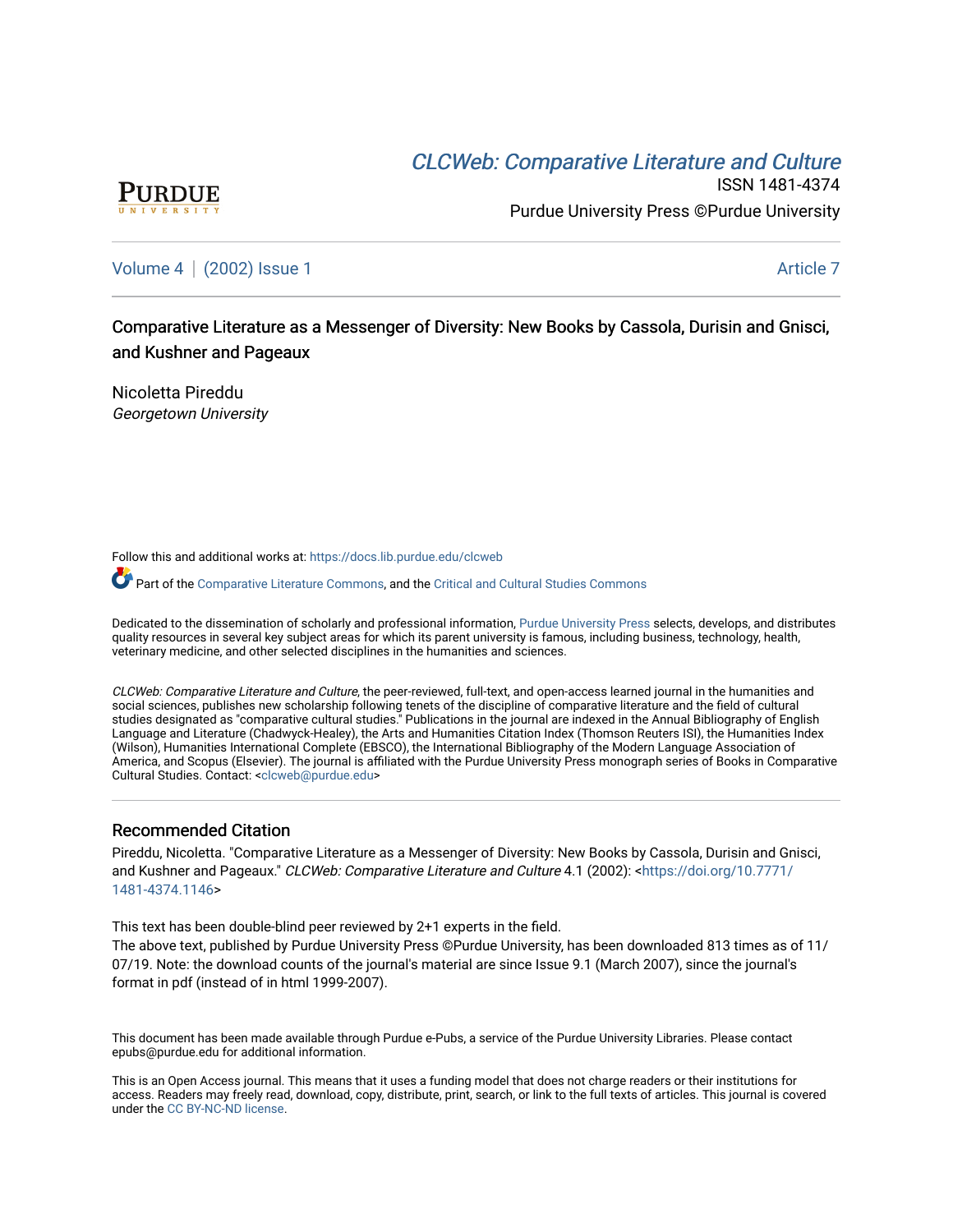**PURDUE**<br>
UNIVERSITY PRESS <http://www.thepress.purdue.edu>



ISSN 1481-4374 <http://docs.lib.purdue.edu/clcweb> Purdue University Press ©Purdue University

CLCWeb: Comparative Literature and Culture, the peer-reviewed, full-text, and open-access learned journal in the humanities and social sciences, publishes new scholarship following tenets of the discipline of comparative literature and the field of cultural studies designated as "comparative cultural studies." In addition to the publication of articles, the journal publishes review articles of scholarly books and publishes research material in its Library Series. Publications in the journal are indexed in the Annual Bibliography of English Language and Literature (Chadwyck-Healey), the Arts and Humanities Citation Index (Thomson Reuters ISI), the Humanities Index (Wilson), Humanities International Complete (EBSCO), the International Bibliography of the Modern Language Association of America, and Scopus (Elsevier). The journal is affiliated with the Purdue University Press monograph series of Books in Comparative Cultural Studies. Contact: <clcweb@purdue.edu>

> Volume 4 Issue 1 (March 2002) Book Review Article Nicoletta Pireddu, "Comparative Literature as a Messenger of Diversity: New Books by Cassola, Durisin and Gnisci, and Kushner and Pageaux" <http://docs.lib.purdue.edu/clcweb/vol4/iss1/7>

Contents of CLCWeb: Comparative Literature and Culture 4.1 (2002) <http://docs.lib.purdue.edu/clcweb/vol4/iss1/>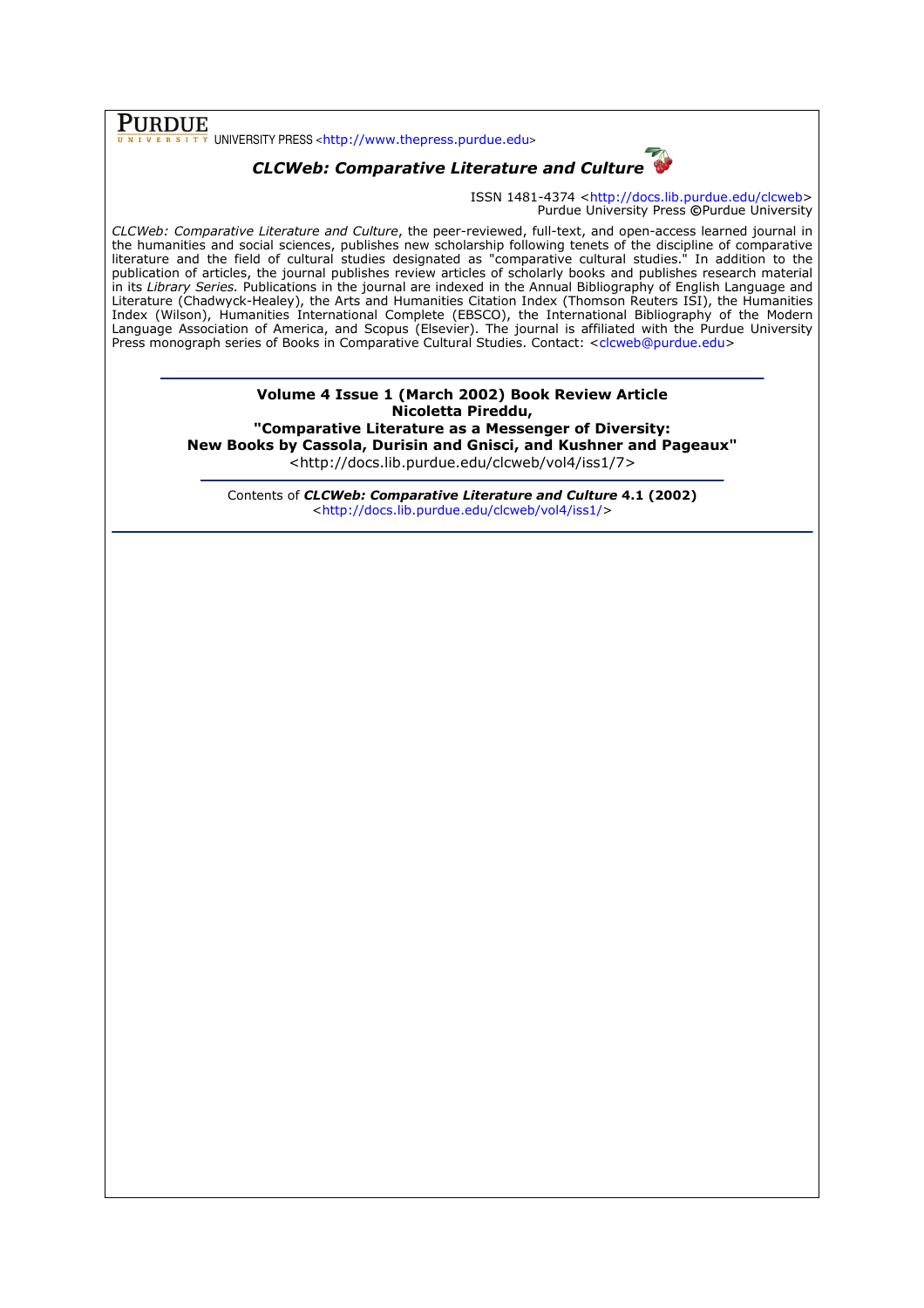## Nicoletta PIREDDU

### Comparative Literature as a Messenger of Diversity: New Books by Cassola, Durisin and Gnisci, and Kushner and Pageaux

This review article is about the following volumes: Dialogues des cultures. Actes du XIe Congrès de l'Association Internationale de Littérature Comparée / Dialogues of Cultures: Proceedings of the XIth Congress of the International Comparative Literature Association. Ed. Eva Kushner and Daniel Pageaux (Bern: Peter Lang <http://www.peterlang.com>, 2000. ISBN 3-906764-70-2, 225 pages), Arnold Cassola, The Literature of Malta: An example of Unity in Diversity (Sliema: Minima Publishers <http://minima.hanut.com>[inactive], 2000. 99909-999-2-9, 221 pages, bibliography, index), and Il Mediterraneo. Una rete interletteraria. Ed. Dionyz Durisin and Armando Gnisci (Roma: Bulzoni <http://www.bulzoni.it>, 2000. ISBN 88-8319-470-5).

Since the tragedies of 11 September 2001 questions have been raised more insistently about the relevance of the literary world for a reality that has managed to surpass any fictional construction. Articles in academic journals and messages in literature-oriented discussion lists have brought to the foreground the sort of inferiority complex affecting literature with respect to cognitive domains that allegedly can boast of a substantial impact upon the urgent problems of real life. How can we working in the domain of literature -- authors, critics, publishers, scholars -- alleviate the troubles of the world through our profession? The ultimate answer, more often than not, seems to lie in the need for literature to rethink its mission. Literature can claim its right of survival by renouncing its primary identity and transcending its own object, as though nothing properly and primarily "literary" could, by definition, be convincingly "committed," "political," or "ethical" in itself without the additional support of a strong extraliterary discourse. Within the framework of this debate, a reading of the three books Dialogues des cultures, The Literature of Malta, and Il Mediterraneo can be particularly enlightening. In addition to refreshing a strictly academic discussion by providing innovative perspectives on the role of literary studies, they can offer a poignant answer to those larger ethical questions. The authors of and in these volumes show us how literature continues to be intrinsically political and relevant above all to the complexity of globalization, and even more so now that the recent horrors seem to have replaced the freedom to go towards the other with a fear of the other.

From the arguments in the three works, it is not simply literature and its study, but comparative literature in particular that emerges as a privileged medium to rethink the approach to other cultures. Comparative literature can and should teach us to question the self-sufficiency of ourselves as singular individuals and embodiments of a linguistic, national, geographic, religious identity, and to rethink ourselves and the other without losing our autonomy or dignity. The authors and contributors to the three volumes thus help us understand that it is not only with economic or political measures that a relationship with another culture can be established or improved. This can happen also, and above all, by means of communication through literature and language. Comparative literature becomes the catalyst for a dialogue which, even when it may appear difficult or impossible, must be sustained by a sort of Pascalian wager, the wager of succeeding in better understanding one another and in attaining mutual respect.

Dialogues des cultures / Dialogues of Cultures is a collection of papers originally presented at the XIth Congress of the International Comparative Literature Association in 1985 in Paris. As the editors explain in their introduction, the gist of the volume is not so much to impose a common vision or methodology as to explore different ways in which literary and cultural frontiers can foster dialogue, creativity, and change, and to provide pragmatic and inductive answers. Authors in the two sections of the volume -- devoted to forms of dialogue between the Eastern and the Western traditions and to inter-European literary relations, respectively -- argue that the international dimension of comparative literature has transcended clearly its traditionally Eurocentric perspective and now encompasses the literature of the whole world. However, they also recognize that the question of literary relations and dialogue can no longer be conceived within the framework of precise geographic and political boundaries defining monolithic cultural realities. Rather, it is neces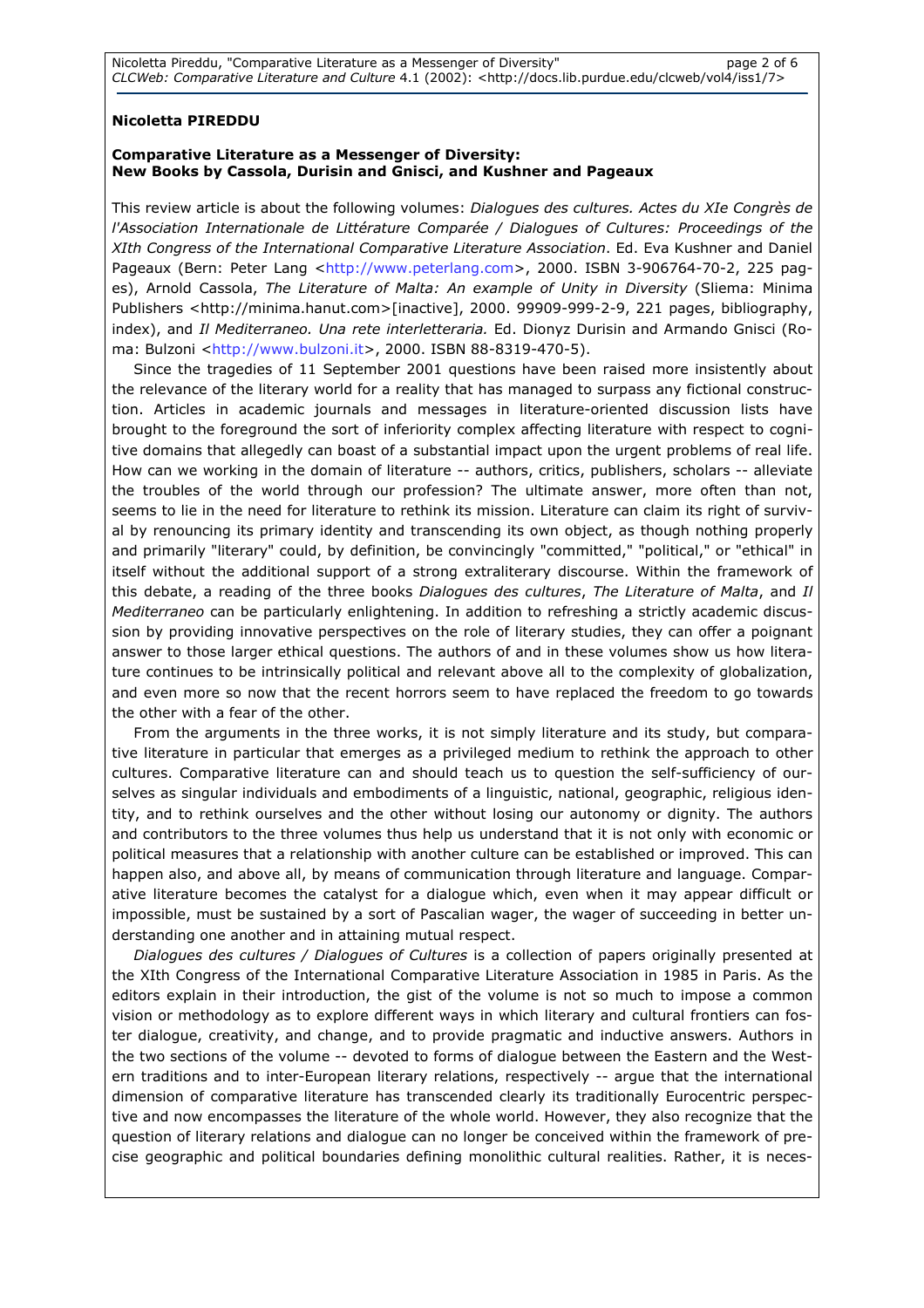sary to rethink the comparative approach in a dynamic way, taking into account the pervasive phenomena of transnationality, multiculturalism, and plurilingualism.

The authors of the papers in the volume tackle such issues as the shift from the image of the West as bearer of culture to the acceptance of an intercultural exchange between East and West (in Bernard Hue's study of the French intellectual debates between the two wars), the epistemological and political implications of Shakespeare's Turkish translations during the westernization of the Ottoman Empire (where translation, as explored by Jale Parla, emerges as a process of appropriation and of ideological manipulation of a text as an authoritative pretext to legitimize the norms of the local cultural context), but also, at the same time, the progressive and transgressive effects of translation in the case of the model of self-affirmation that Rousseau's Confessions fostered in late nineteenth-century Japanese autobiographical literature (as Janet Walker discusses). Already from these selected references, we can grasp the presence of an alterity as integral part of the cultural, literary and linguistic identity of the authors or periods examined in the essays. Moreover, the emphasis on this intrinsic otherness is meant to pertain to both West and East, although the volume as a whole seems to concentrate more on the non-Western as a recipient of Western canons, rather than portraying it in equal measure as a source of inspiration and as an original provider of literary and cultural models.

Studies in *Dialogues des cultures* are not only about influences and reception (as in Liljana Pavlovic-Samurovic's treatment of the presence of *Don Quichotte* in eighteenth- and nineteenthcentury Serbian prose; in Liliana Zancu's essay on Baudelaire's impact on Stuart Merrill and Tudor Arghezi; or in the case of Aragon's assimilation of German romanticism according to Ana Maria Delgado), but also with "convergences" (as in Debaprasad Bhattacharyya's study on the conceptual meeting points between the Indian concept of rîtî and the Western concept of style; in the interaction of different novelistic forms in the making of baroque fiction in France, according to Maria Alzira Seixo; or in Tolstoy's and Ivo Andric's philosophy of history analyzed by Dragan Nedeljkovic), and "continuity" (for instance in S. Ade Ojo's study on the African novel and European characterization) between diverse cultures and literatures. By going beyond the mechanism of influence at the roots of literary relations, the volume thus endorses implicitly a non-hierarchical reconceptualization of the comparative approach in line with what Armando Gnisci illustrates as the principles of "literary democracy" and of "European decolonization" (Il Mediterraneo 18). The argumentation makes us aware of the risk of interpreting certain cultures as devoid of autonomy and of annihilating them in an allegedly reciprocal exchange. At the same time, it investigates what a real dialogue between cultures is, warning the critic against the danger of saying everything and anything about the "other" without having the tools for such an operation.

Therefore, the question in the title of Mona Abousenna's opening essay, "Cultures in Conflict or in Dialogue?" -- a leitmotif in the whole collection -- invites us not only to meditate upon the necessity of the intercultural model (well exemplified in Thomas Bleicher's essay on the paradigmatic reciprocal relations between European and Arab literature), but also to be sensitive to the complexity of questions it entails in each circumstance. In this respect, the conclusion of Hiam Aboul Hussein's study on the contemporary Egyptian writer Tewfik El-Halim offers a symptomatic answer: "Les rapports culturels n'auront rien de conflictuel tant que chacun saura traiter l'autre en partenaire égal et non en subordonné" (101). These remarks can be equally insightful if connected to the linguistic choices at stake in the practice of comparative literature. The volume contains essays written in English, French, and German. Although, of course, far from representative of the linguistic plurality of literature at large, the presence of three different languages can remind us that there are and there should be alternatives to the more and more common tendency to adopt English as the esperanto of comparative literature criticism. Precisely because it has become impossible to think of culture and of literature outside transnationality, multiplicity, and creolization, it is equally appropriate to open up to linguistic plurality, to learn and to preserve more languages, rather than reducing all communication to one.

The dialogical and intercultural model emerging from Dialogues des cultures, as well as the privileged position of the comparative approach in this framework, seem tailored to the historical and current reality of Malta as Arnold Cassola discusses it in The Literature of Malta and further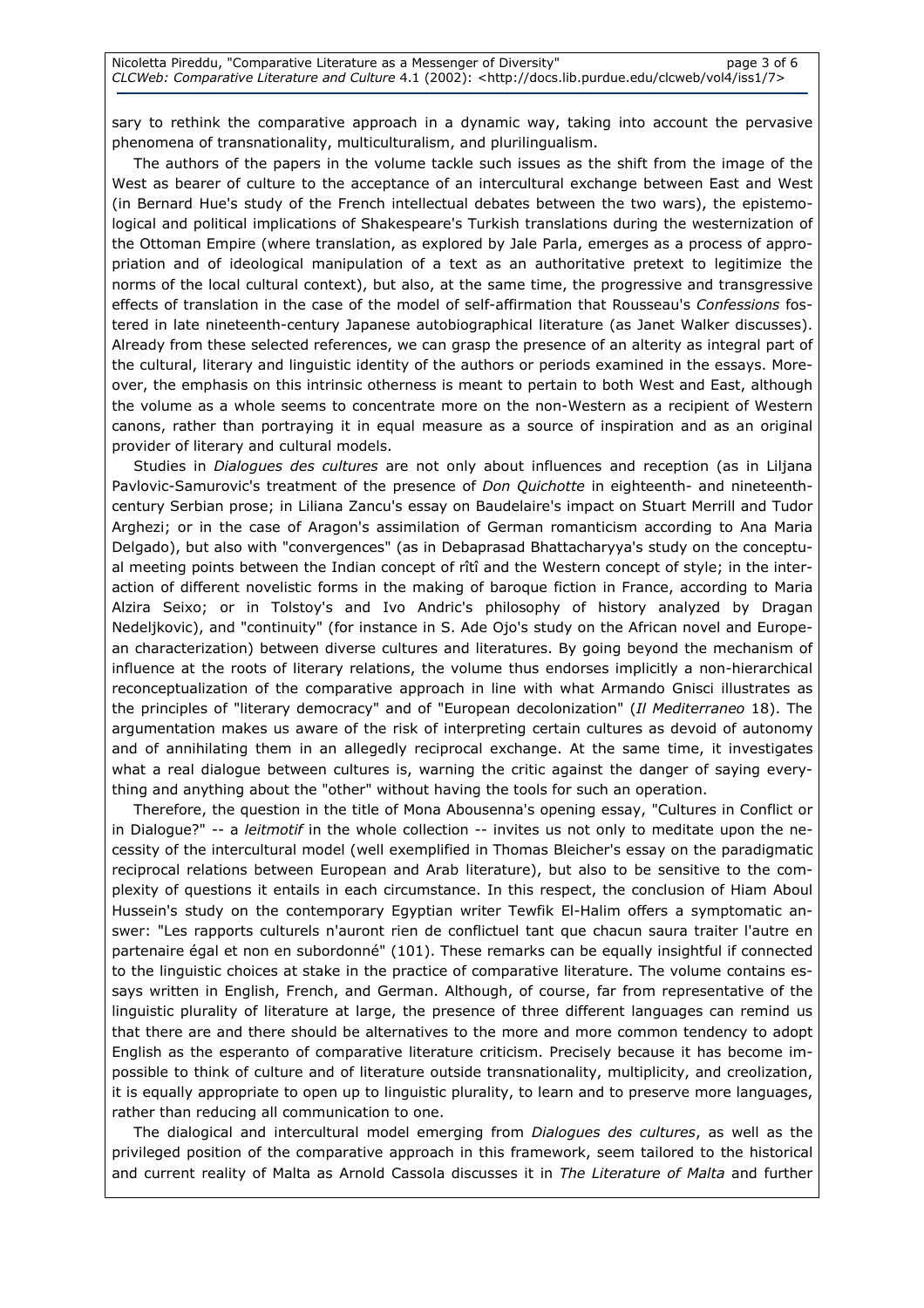confirm their effectiveness for an analysis of Mediterranean culture like the one proposed in the volume Il Mediterraneo. Cassola, in his The Literature of Malta, allows us to rediscover, or to familiarize ourselves for the first time, with the uniqueness of a literary production in six languages (Arabic, Latin, Sicilian, Italian, Maltese, English) belonging to three distinct linguistic families (Semitic, Romance, and Anglo-Saxon). Chapter by chapter, Cassola retraces the main stages of this phenomenon, delineating gradually the establishment of a national literary corpus in Maltese, from the first poetic achievements of Petrus Caxaro and Giovanni Francesco Bonamico to the migration theme in contemporary Maltese fiction, touching upon such issues as different representations of the Muslims, the nineteenth-century Maltese claim to an international dimension through the adoption of English, and of English romantic poetic models, as well as the endorsement of Italian and Manzoni's historical novel, to name a few.

To linger on the interaction and cross-fertilization of languages in these texts is extremely fascinating. But only if we enrich the linguistic dimension with an attention to the larger cultural question that goes hand in hand with it, are we able to appreciate fully what Cassola presents explicitly as the success of Maltese literature in bringing together ways of life, values, and creeds often deemed incompatible. With mere textual evidence -- so precious especially for the reader who is new to Maltese literature -- without theorizing at length on the issues presented (which is not the aim of the book), the author succeeds in demonstrating how in a complex microcosm like Malta -a land of emigration, conquests, immigration, and continual exchanges -- literature has accomplished a syncretism and a cohabitation which, as Cassola underlines, failed in so many other places when pursued through political means. Cassola does not overlook the concrete problems entailed by the Maltese melting pot. Conflict is as present in the social texture as dialogue is in the literary corpus. However, the problems of the real world become for Cassola also a way of reflecting even more on the important role of literature and culture in the effort to overcome strife, and to preserve the peculiarities of a nation or region while remaining aware that "no country can live on its own or consider itself superior to others" (iii). The role of culture -- as Cassola reiterates - is that of fostering understanding rather than imposition. A multi-cultural society is such only if it succeeds in treating diversity as a source of enrichment, and if it harmonizes differences rather than assimilating them. Therefore, the Maltese connection between different linguistic, ethnic, and cultural heritages cannot correspond to the model of the bridge, insofar as the bridge implicitly acknowledges a preexisting isolation, nor to that of the hub, because this for Cassola would be tantamount to accepting the center-periphery dichotomy (iv). Hence, we are back to the nonhierarchical intercultural model that I mention earlier with regard to Dialogues des cultures and that in the case of Cassola is best synthesized by the European Union's motto "Unity in Diversity." With its literary and cultural harmonious blend, Cassola's Malta can offer an exemplary testimony of what the idea of Europe can accomplish starting from the recognition of its own plurality.

At the same time, however, the Maltese focal point of a dialogue between different cultures is not only a living embodiment of an ideal European Union but also a microcosm of what Dionyz Durisin and Armando Gnisci illustrate in their edited volume Il Mediterraneo. Una rete interletteraria with their study of the Mediterranean basin according to the concepts of "interletterarietà" (interliterariness), "centrismo interletterario" (interliterary centrism), and "comunità interletteraria" (interliterary community) (on Duriin's notion of interliterariness see Marián Gálik's "Interliterariness as a Concept in Comparative Literature" in CLCWeb 2.4 (2000): <http://docs.lib.purdue.edu/clcweb/vol2/iss4/8/>). With respect to the idea of Europe which, despite its undefined boundaries and components, seems to remain anchored to a precise continental reality, the Mediterranean as an entity evokes, historically and geographically, a network of cultures belonging to three different continents, a hybrid space where Europe has always encountered and continues to encounter the cultures of Africa and the Orient. Therefore, as Malta shows us in Cassola's volume, the Mediterranean justifies and requires a comparative approach. For their part, the essays collected in Il Mediterraneo -- the result of a collaborative research project between the Institute of World Literature of the Slovak Academy of Science and the Comparative Literature section of the Department of Italian Literature and Performing Arts of the University of Rome "La Sapienza" -- bring to the foreground important methodological and epistemological implications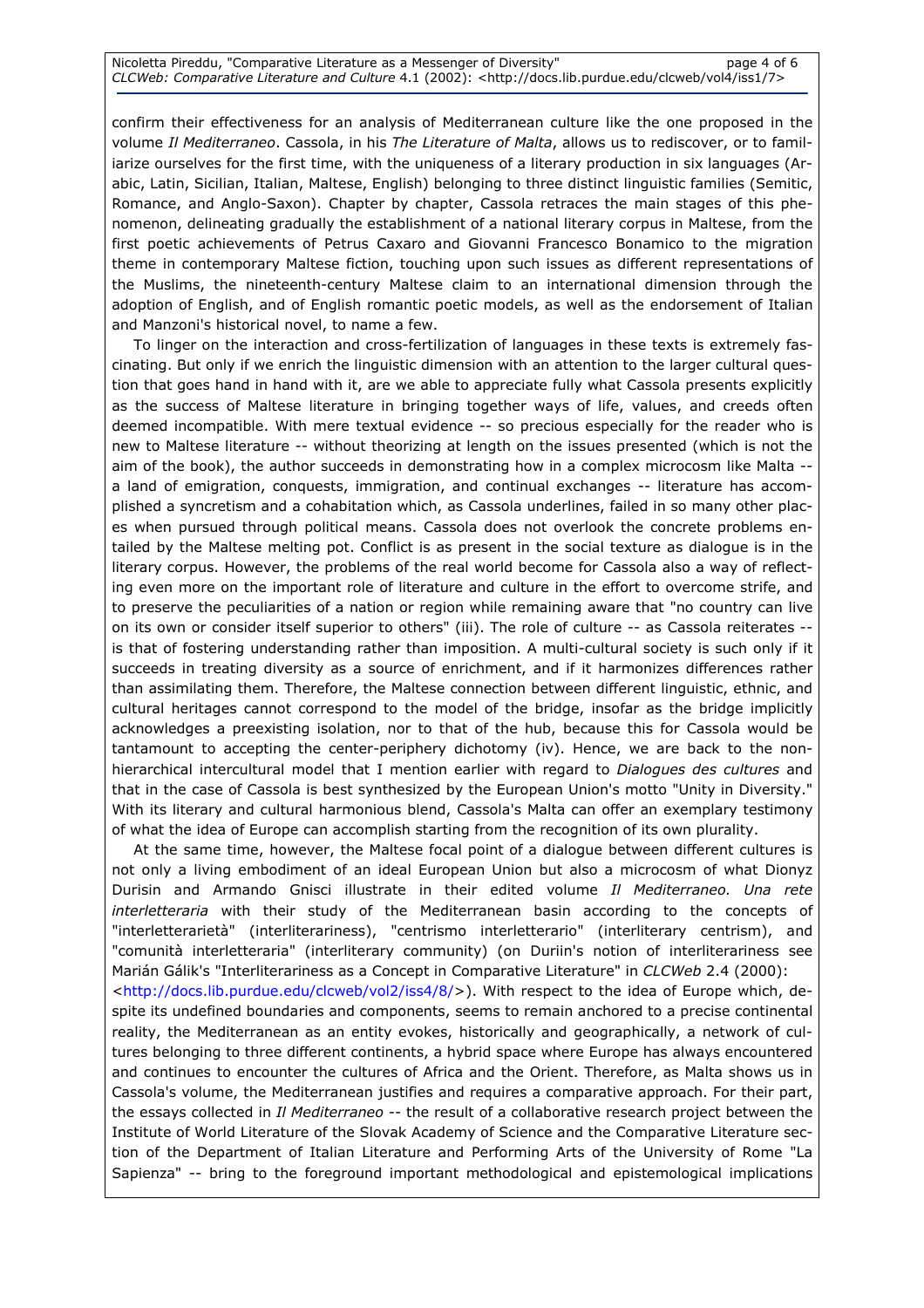that can be drawn from a study of the Mediterranean and can be extended to the comparative and intercultural investigation of any other literary space as a middle ground between national literature and world literature.

First of all, in Durisin's definition of the Mediterranean as interliterary centrism the geographic element remains crucial. It is only by adopting a precise territorial criterion that it is possibile for Durisin to study the distinctive features of Mediterranean literatures and their evolution through intercontinental relationships with neighboring cultures (Durisin "Le relazioni intercontinentali nel processo letterario e culturale mediterraneo," 29-39). Although the phenomenon of interliterary centrism is not represented exclusively by the Mediterranean, as Milos Zelenka underlines ("Il centrismo mediterraneo nella letteratura céca" 90), the intercontinental element that characterizes the Mediterranean civilization at all stages of its expansion makes the Mediterranean a particularly relevant instance of centrism precisely because of its persistent cultural heterogeneity. A good portion of the essays, indeed, are devoted to the presence of the Mediterranean tradition in specific national literatures and cultures, from Portugal, Italy, and Greece to Eastern Europe and Russia (see essays by Dorovský, Koprda, Ilinskaia, Skoviera, Zelenka, Pospísil, Celnarová, Prozogina, Riauzova). In its own migration, the Mediterranean culture can thus be considered, as Gnisci claims, "figura concreta della letteratura mondiale" ("a concrete figure of world literature") (Gnisci, "Premessa in memoria di Dionýz Duri?in" 17), since, as an important step in the expanding interliterary process, it anticipates the most comprehensive and ultimate interliterary community, precisely world literature.

The Mediterranean as a new geographical and cultural unit requires, as Ján Koska observes, a pluralist and dialogical vision of literature as encounter and exchange ("La letteratura mondiale come processo di appropriazione letteraria" 23). This entails -- in line with what we saw in Dialogues des cultures -- the need to abandon the traditional comparative study based upon influences, which is, allegedly, still charged with an evaluative nuance and is caught in the tug of war between dominating and subaltern literatures (see Durisin "Convergenze tra le ricerche italiane e slovacche sull'interletterarietà" 176-77). The most appropriate role for the comparatist who has to deal with the gradual evolution of literature towards more general forms is, rather, that of the messenger and bearer of a double diversity, the diversity of the other culture and of his/her own.

This reformulation of the task of the comparatist thus underscores the full meaning of the prefix "inter" in the adjective "interliterary." It defines a relationship founded upon equality and reciprocity, and able to preserve different identities. It is from this new perspective that comparative literature can introduce a communicative and collaborative dimension, which Armando Gnisci defines as "reciproca ospitalità" ("reciprocal hospitality) ("La letteratura comparata come forma di decolonizzazione" 43). By promoting "un sapere dell'incontro" ("a knowledge of the encounter") (42) in which linguistic, literary, and cultural traditions remain alive and circulate, comparative literature can begin to work -- according to Gnisci -- as a discipline of decolonization. It can help non-Western cultures disenfranchise themselves from the imperialism of Western thought. Yet, it can no less foster a process of self-criticism and transformation of the Western intellectual tradition leading, for instance, to Europe's decolonization from itself (44) and to a rediscovery of ourselves as part of a general métissage (45).

Thoughtful and stimulating as it is, the overall picture that we get from these three works might at times be perceived as somewhat utopian and Gnisci himself, for example, does not exclude this possibility. It will ultimately be up to each reader to take a position with respect to this issue. However, in the light of prophetic statements like the following one by Cassola, which foreshadows the disaster that has inaugurated the twenty-first century -- "Tolerance and the respect of diversity must be the hallmark of all, if we do not want to experience anew the tragedies that Europe and the world have been through during the twentieth century" (The Literature of Malta iii) -- even supposedly utopian nuances can spark the desire to transform a dream into a concrete cultivation of reciprocity through literary practice. Dialogues des cultures, The Literature of Malta, and Il Mediterraneo do not only convince us that comparative literature is anything but a discipline in crisis. They also trail new critical paths and assign far more encouraging and promising tasks to